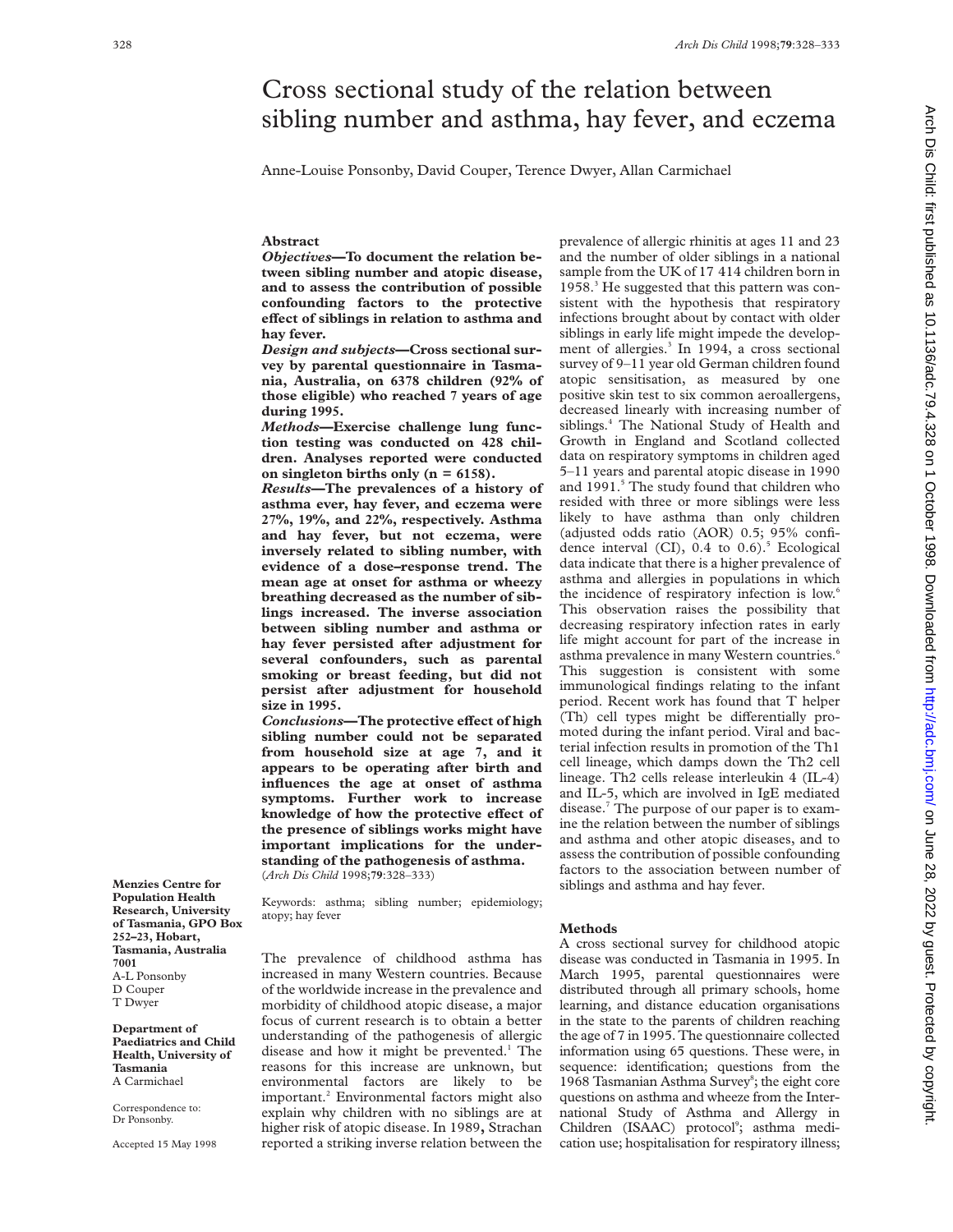*Table 1 Cross sectional association between selected child or parental characteristics and asthma or hay fever*

| Child or parental characteristic        | Prevalence of asthma<br>among those with<br>factor | Prevalence of<br>asthma among those<br>without factor | $OR$ (95% $CD$ for<br>asthma | Prevalence of hav<br>fever among those<br>with factor | Prevalence of hav<br>fever among those<br>without factor | $OR$ (95% $CI$ ) for<br>hay fever |
|-----------------------------------------|----------------------------------------------------|-------------------------------------------------------|------------------------------|-------------------------------------------------------|----------------------------------------------------------|-----------------------------------|
| History of bronchitis                   | 48.6% (662/1361)                                   | 21.1% (976/4626)                                      | 3.54(3.12, 4.02)             | 31.0% (425/1369)                                      | 16.1% (744/4626)                                         | 2.35(2.04, 2.70)                  |
| History of pneumonia                    | 53.6% (221/412)                                    | 25.4% (1418/5575)                                     | 3.39(2.77, 4.15)             | 31.0% (129/416)                                       | 18.7% (1041/5580)                                        | 1.96(1.58, 2.44)                  |
| History of frequent ear infection (more |                                                    |                                                       |                              |                                                       |                                                          |                                   |
| than two per year)                      | 39.5% (590/1494)                                   | 23.4% (1052/4497)                                     | 2.14(1.89, 2.42)             | 28.5% (430/1508)                                      | 16.5% (740/4492)                                         | 2.02(1.76, 2.32)                  |
| Father in full time employment          | 26.1% (1086/4163)                                  | 29.2% (563/1926)                                      | 0.85(0.64, 0.96)             | 19.3% (804/4172)                                      | 19.7% (379/1926)                                         | 0.97(0.85, 1.12)                  |
| Low maternal education (< 12 years)     | 29.6% (1047/3538)                                  | 23.9% (594/2483)                                      | 1.34(1.19, 1.50)             | 20.4% (721/3540)                                      | 18.0% (448/2491)                                         | 1.17(1.02, 1.33)                  |
| Maternal active smoking in 1995         | 31.9% (596/1868)                                   | 25.0% (1059/4234)                                     | 1.41(1.25, 1.58)             | 19.0% (355/1869)                                      | 19.7% (835/4243)                                         | 0.96(0.83, 1.10)                  |
| Other household resident smoking in     |                                                    |                                                       |                              |                                                       |                                                          |                                   |
| 1995                                    | 28.5% (515/1810)                                   | 26.2% (1065/4068)                                     | 1.12(0.99, 1.27)             | 18.7% (339/1809)                                      | 19.6% 801/4078)                                          | 0.94(0.82, 1.09)                  |
| Any breast feeding                      | 26.0% (1219/4692)                                  | 31.0% (447/1444)                                      | 0.78(0.69, 0.89)             | 19.2% (900/4697)                                      | 20.1% (291/1448)                                         | 0.94(0.81, 1.09)                  |
| Regular child care at age 0             | 32.3% (181/561)                                    | 26.3% (1111/4222)                                     | 1.33(1.10, 1.61)             | 19.7% (110/559)                                       | 19.0% (805/4230)                                         | 1.04(0.83, 1.30)                  |
| Regular child care at age 1             | 29.9% (274/918)                                    | 26.0% (1011/3901)                                     | 1.22(1.04, 1.43)             | 18.8% (172/917)                                       | 19.0% (744/3999)                                         | 0.98(0.82, 1.18)                  |
| Regular child care at age 2             | 31.4% (433/1380)                                   | 25.6% (943/3680)                                      | 1.33(1.16, 1.52)             | 19.0% (263/1382)                                      | 19.4% (715/3690)                                         | 0.98(0.84, 1.14)                  |
| Regular child care at age 3             | 29.8% (565/1897)                                   | 25.6% (859/3358)                                      | 1.23(1.09, 1.40)             | 20.0% (378/1894)                                      | 19.2% (647/3367)                                         | 1.05(0.91, 1.21)                  |
| Regular child care at age 4             | 29% (591/2034)                                     | 25.8% (817/3171)                                      | 1.18(1.04, 1.34)             | 19.3% (392/2033)                                      | 19.4% (617/3177)                                         | 0.99(0.86, 1.14)                  |
| Male sex                                | 31.2% (970/3111)                                   | 23.0% (700/3047)                                      | 1.52(1.36, 1.70)             | 21.0% (655/3114)                                      | 17.7% (540/3052)                                         | 1.24(1.09, 1.41)                  |
| Family history of asthma (among         |                                                    |                                                       |                              |                                                       |                                                          |                                   |
| grandparents, parents, and siblings)    | 40.0% (1217/3045)                                  | 14.2% (424/2987)                                      |                              | 4.02 (3.55, 4.56) 25.5% (778/3051)                    | 13.1% (390/2988)                                         | 2.28(1.99, 2.61)                  |
| Mother has a history of asthma or       |                                                    |                                                       |                              |                                                       |                                                          |                                   |
| wheezy breathing                        | 46.3% (612/1323)                                   | 21.8% (1030/4728)                                     | 3.09(2.72, 3.51)             | 32.2% (426/1324)                                      | 15.7% (742/4735)                                         | 2.55(2.22, 2.93)                  |
| Father has a history of asthma or       |                                                    |                                                       |                              |                                                       |                                                          |                                   |
| wheezy breathing                        | 44.0% (470/1068)                                   | 23.1% (1101/4760)                                     | 2.61(2.27, 3.00)             | 29.3% (314/1071)                                      | 16.8% (803/4767)                                         | 2.05(1.76, 2.38)                  |
| Prematurity (< 37 weeks' gestation)     | 37.2% (152/409)                                    | 26.3% (1504/5710)                                     | 1.65(1.34, 2.04)             | 22.3% (93/418)                                        | 19.1% (1093/5710)                                        | 1.21(0.95, 1.54)                  |
| Maternal age (per year)                 |                                                    |                                                       | $0.96(0.95, 0.97)$ -         |                                                       |                                                          | 1.00(0.99, 1.02)                  |
| Number of residents per household in    |                                                    |                                                       |                              |                                                       |                                                          |                                   |
| 1995 (per resident)                     |                                                    |                                                       | $0.89(0.85, 0.94)$ -         |                                                       |                                                          | 0.89(0.85, 0.94)                  |
|                                         |                                                    |                                                       |                              |                                                       |                                                          |                                   |

use of asthma medication; attendance at regular child care; history of respiratory illness; family history (siblings, parents, and grandparents) of atopic and other disease; maternal/paternal history of asthma, wheezy breathing, or hay fever; maternal and paternal education, occupation, and employment; parental and other smoking; whether mother or others smoke in same room as child; duration of breast feeding; age of introduction to solids; some aspects of current diet; history of a cat as family pet; and details of the current home environment. Regular child care was defined as the child attending a child care arrangement with more than two other children at least once a week for three hours or more. For our paper, the term "asthma" refers to any history of asthma (ISAAC question 6), and current asthma is defined as a positive history of asthma (ISAAC question 6) and recent wheeze in the past 12 months (ISAAC question 2).

A total of 6913 forms were sent out. By 31 December 1995, 6378 questionnaires had been filled in by parents and returned (92% of all eligible children). Not all participating parents answered all questions. Most parents answered most questions. The sibling relationship between twins may differ from other sibling relationships, so the children in multiple births were excluded from the analyses reported here. Data on asthma were available for 6158 of the eligible singleton children. However, a lower proportion provided details of regular child care (table 1).

In addition, exercise challenge lung function testing was conducted at 23 randomly selected schools in southern Tasmania on 428 children (92% of eligible children) in a manner described elsewhere.<sup>10</sup> The exercise protocol was based on the work of Haby *et al*. <sup>11</sup> Briefly, the children were instructed to take a maximal breath in and then blow out as hard and as fast as they could in the standing position without a nose clip. After instruction and two practice attempts, each child performed sets of three forced expiratory manoeuvres (FEV<sub>1</sub> measurements) until two readings within 100 ml of one another were obtained in a set. The highest FEV<sub>1</sub> overall, excluding the two practice attempts, was taken as the baseline measurement of FEV<sub>1</sub>. The child then ran for six minutes on a 100 m track with a nose clip and heart rate monitor.<sup>10</sup> Following exercise,  $FEV<sub>1</sub>$ measurements were made at three, five, and 10 minutes. At each point, three expiratory manoeuvres were performed. The minimum of the maximal values recorded at three, five, and 10 minutes was defined as the postexercise FEV<sub>1</sub>. Ethical approval was obtained from the ethics committee (human experimentation), University of Tasmania and the Department of Education, Cultural and Community Development.

## STATISTICAL ANALYSIS

Odds ratios (ORs) were estimated by logistic regression analysis $12$  using dummy variables for the sibling categories in table 2, with "none" as the baseline group. An assessment of the effect of number of siblings was conducted by using a linear term in the logistic regression model as well as by grouping sibling number into various categories and comparing how they predicted asthma risk in a logistic model. The associations between the factors in table 3 and asthma were first investigated using contingency tables and the Maentel-Haensel  $\chi^2$  test.<sup>12</sup> ORs are presented to indicate the direction and strength of the associations. The  $\chi^2$  test of association was used to compare the characteristics of "only children" with those of children with siblings. To examine the possible contribution of confounders, multiple logistic regression<sup>12</sup> models that included terms for the exposure and potential confounding variables were used. Tabular and graphical displays suggested that number of siblings might have an influence on the age (in years) of onset of asthma or wheezy breathing. For children with asthma, the mean age of onset of symptoms was calculated for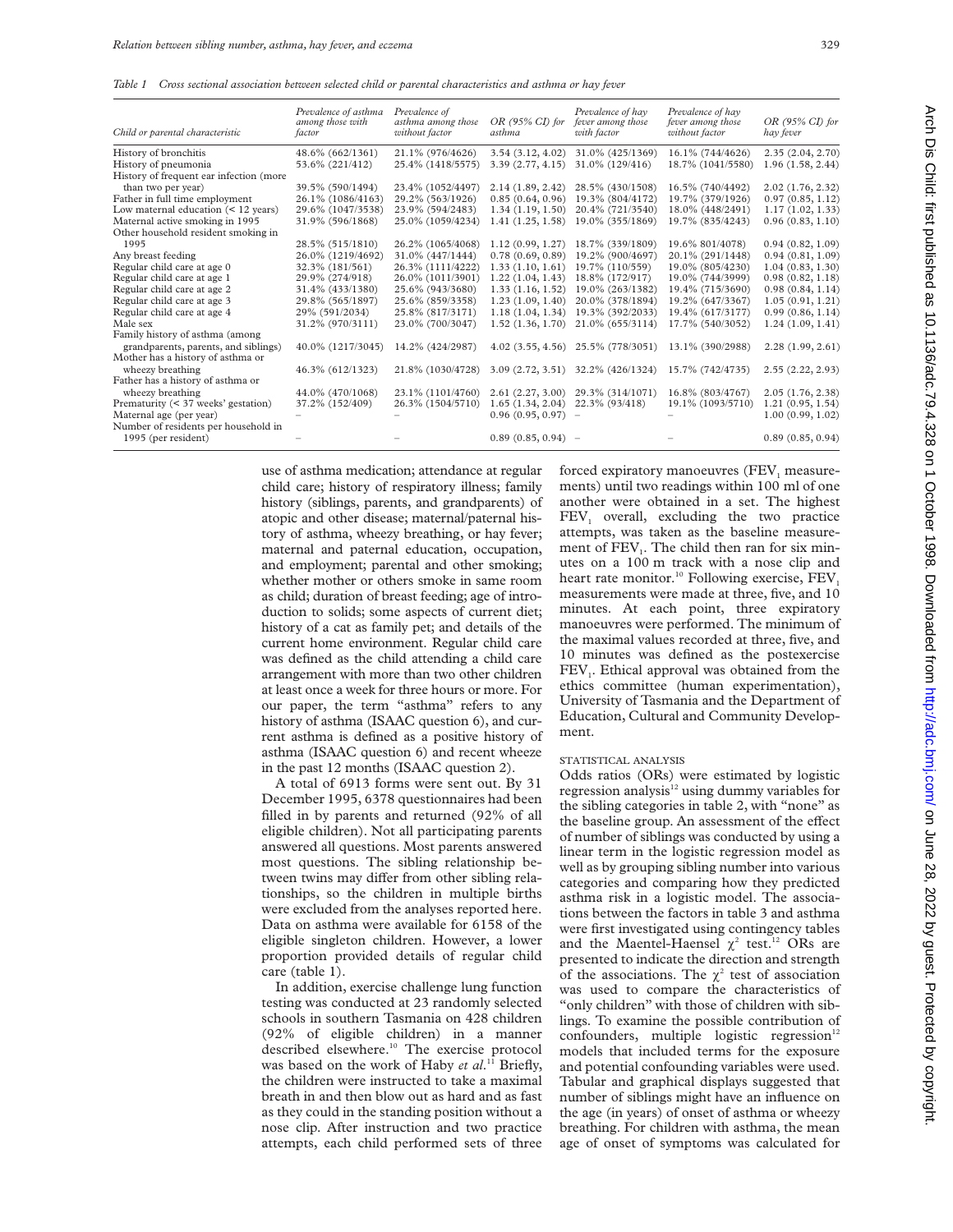*Table 2 Variation in atopic disease by sibling number*

| <b>Siblings</b> | Asthma<br>prevalence | $OR$ (95% $CI$ ) for<br>asthma | Current asthma<br>prevalence | $OR$ (95% $CI$ ) for<br>current asthma | Hay fever<br>prevalence | $OR$ (95% $CI$ ) for<br>hay fever | Eczema<br>prevalence | $OR$ (95% $CI$ ) for<br>есгета |
|-----------------|----------------------|--------------------------------|------------------------------|----------------------------------------|-------------------------|-----------------------------------|----------------------|--------------------------------|
| None            | 34.6%<br>(124/358)   | 1.00 (reference)               | 24.4%<br>(87/356)            | 1.00 (reference)                       | 22.9%<br>(82/358)       | 1.00 (reference)                  | 23.3%<br>(84/361)    | 1.00 (reference)               |
| $\mathbf{1}$    | 28.8%<br>(700/2427)  | 0.76(0.60, 0.97)               | 17.9%<br>(431/2406)          | 0.67(0.52, 0.88)                       | 22.0%<br>(536/2433)     | 0.95(0.73, 1.24)                  | 22.5%<br>(550/2440)  | 0.96(0.74, 1.25)               |
| $\overline{c}$  | 24.9%<br>(479/1925)  | 0.63(0.49, 0.80)               | 14.8%<br>(283/1918)          | 0.54(0.41, 0.70)                       | 17.2%<br>(330/1923)     | 0.70(0.53, 0.92)                  | 21.2%<br>(409/1920)  | 0.89(0.68, 1.16)               |
| $\overline{3}$  | 26.5%<br>(228/862)   | 0.68(0.52, 0.88)               | 17.1%<br>(147/859)           | 0.64(0.47, 0.86)                       | 17.7%<br>(153/865)      | 0.72(0.53, 0.98)                  | 21.6%<br>(187/867)   | 0.91(0.68, 1.22)               |
| $\overline{4}$  | 24.3%<br>(66/272)    | 0.61(0.43, 0.86)               | 15.5%<br>(42/271)            | 0.57(0.38, 0.85)                       | 15.6%<br>(43/275)       | 0.62(0.41, 0.94)                  | 18.6%<br>(51/274)    | 0.75(0.51, 1.11)               |
| $\geqslant 5$   | 25.8%<br>(34/132)    | 0.65(0.42, 1.02)               | 17.4%<br>(23/132)            | 0.65(0.39, 1.09)                       | 20.5%<br>(27/132)       | 0.87(0.53, 1.41)                  | 19.5%<br>(26/133)    | 0.80(0.49, 1.31)               |

each particular number of siblings. A weighted regression model was fitted to these means, with the weights being the number of children on whom each mean was based.

7.5%, three or more siblings, 9.1%; (Kruskal-Wallis test,  $p = 0.84$ .

The respiratory response to exercise was calculated as the postexercise  $FEV<sub>1</sub>$ , expressed as a percentage of the baseline  $FEV<sub>1</sub>$ , and is described in detail elsewhere.<sup>10</sup> The distribution of the percentage drop in  $FEV<sub>1</sub>$  was markedly skewed, with a small number of children experiencing a very large drop in  $FEV<sub>1</sub>$ . To reduce the influence of these extreme values, medians rather then means are presented and the Wilcoxon 2 sample test<sup>12</sup> was used when comparing two groups. All analyses were performed using SAS version 6.09.<sup>13</sup>

# **Results**

## PREVALENCE

The prevalence of asthma was 27% (1670 of 6158) and current asthma was 17% (1040 of 6124). The prevalences of histories of eczema and hay fever were 22% (1332 of 6183) and 19% (1195 of 6166), respectively. The prevalence of recent wheeze was 22%. The prevalences of asthma and current asthma were significantly higher among "only children", with ORs of 1.44 (95% CI, 1.15 to 1.81) and 1.61 (95% CI, 1.25 to 2.08), respectively, but not for eczema (OR, 1.09; 95% CI, 0.84 to 1.40) or hay fever (OR, 1.22; 95% CI, 0.95 to 1.58).

# "ONLY CHILDREN" AND EXERCISE INDUCED BRONCHIAL HYPERRESPONSIVENESS

The postexercise drop in FEV, was larger for children with current asthma ( $n = 60$ ; median drop, 11.6%) than those with no current asthma ( $n = 340$ ; median drop, 7.7%) (Wilcoxon 2 sample test,  $p = 0.0068$ ). However, the drop in  $FEV<sub>1</sub>$  did not differ for sibling number. The median drop by sibling number was: no siblings, 8.8%; one sibling, 7.7%; two siblings, RELATION BETWEEN NUMBER OF SIBLINGS AND

ATOPIC DISEASE

Asthma and hay fever were inversely associated with number of siblings (table 2). After taking into account whether the child had siblings or not, there were significant trends of decreasing prevalences of asthma  $(p = 0.032)$  and hay fever  $(p = 0.0011)$  with increasing numbers of siblings. Further investigation suggested that the trend was non-linear, with no further protective effect for three or more siblings. For current asthma, the linear trend for a protective effect of increasing number of siblings (beyond the first) was not significant ( $p = 0.2748$ ), but the effect of two or more siblings was more protective than when a cut off point of one or more siblings was used. No dose–response relation between number of siblings and eczema was observed. For children without asthma, sibling number was not related  $(p = 0.9322)$  to the likelihood of having a history of wheezy breathing.

## CONTRIBUTION OF OLDER SIBLINGS COMPARED TO YOUNGER SIBLINGS AND INTERBIRTH INTERVAL

The prevalence of asthma differed ( $p = 0.008$ ) depending on whether the child had no siblings  $(34.6\%)$ , younger siblings only  $(27.1\%)$ , older siblings (27.4%), or both older and younger siblings (25.7%). The prevalence of asthma decreased significantly  $(p = 0.029)$  with an increasing number of older siblings (OR, 0.94; 95% CI, 0.89 to 0.99 for each sibling) but not with an increasing number of younger siblings  $(p = 0.11)$ , although the magnitude of the protective effect was similar (OR,  $0.94$ ;  $95\%$  CI, 0.88 to 1.01). For hay fever, the number of older siblings had a greater protective effect (OR, 0.90; 95% CI, 0.84 to 0.96) than the

*Table 3 Relation between sibling number and mean age at onset of asthma or wheezy breathing for children with asthma*

|                                               |                    | Mean age at onset of asthma or wheezy breathing in years |                               |                                      |                                |  |
|-----------------------------------------------|--------------------|----------------------------------------------------------|-------------------------------|--------------------------------------|--------------------------------|--|
|                                               | All children       | Youngest children of<br>sibship                          | Oldest children of<br>sibship | Positive family<br>history of asthma | No family history<br>of asthma |  |
| Only child                                    | $2.40$ (n = 115)   | $\overline{\phantom{a}}$                                 |                               | $2.11(n = 70)$                       | 2.80 ( $n = 40$ )              |  |
| Children with 1 sibling                       | $2.26$ (n = 655)   | $2.07(n = 316)$                                          | $2.43$ (n = 339)              | $2.19(n = 461)$                      | 2.48 ( $n = 179$ )             |  |
| Children with 2 siblings                      | 2.20 ( $n = 441$ ) | $2.23(n = 156)$                                          | $2.35$ (n = 115)              | $2.11(n = 329)$                      | $2.46$ (n = 110)               |  |
| Children with 3 siblings                      | $2.16$ (n = 207)   | $2.18(n = 62)$                                           | $2.12(n = 26)$                | $2.01$ (n = 162)                     | $2.79$ (n = 42)                |  |
| Children with 4 siblings                      | $1.90(n = 60)$     | $1.61(n = 18)$                                           | $1.50(n = 2)$                 | $1.80(n = 49)$                       | $2.10(n = 10)$                 |  |
| Children with $\geq 5$ siblings               | $1.72(n = 29)$     | $2.00(n = 11)$                                           | -                             | $1.74$ (n = 27)                      | $1.50(n = 2)$                  |  |
| p value of test for linear trend <sup>*</sup> | 0.0093             | 0.90                                                     | 0.11                          | 0.0178                               | 0.59                           |  |

\*There was no evidence to suggest that a non-linear model would have provided a substantially better fit.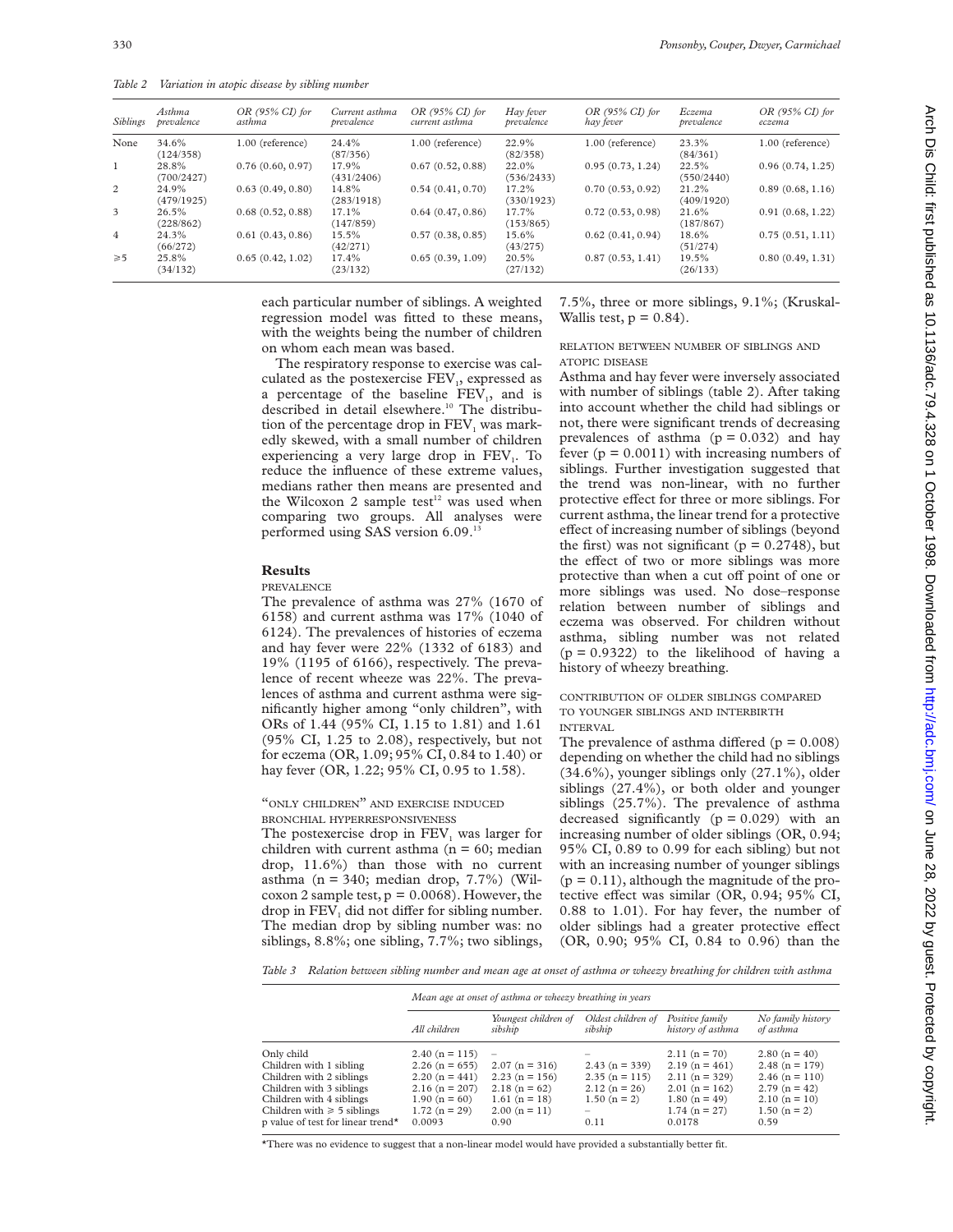Table 4 Effect of number of siblings and interbirth interval for children who are the *youngest or oldest in the sibship*

| Variable                                   | $OR$ (95% CI) for<br>history of asthma | $OR$ (95% CI) for history<br>of hay fever |
|--------------------------------------------|----------------------------------------|-------------------------------------------|
| For youngest children ( $n = 2306$ )       |                                        |                                           |
| Number of older siblings 1                 | 1.00 (reference)                       | $1.00$ (reference)                        |
| Number of older siblings $\geq 2$          | 0.82(0.68, 0.99)                       | 0.75(0.60, 0.92)                          |
| Gap to next sibling                        |                                        |                                           |
| Interbirth interval 0-2 year*              | 1.00 (reference)                       | 1.00 (reference)                          |
| Interbirth interval 3-5 years*             | 1.09(0.89, 1.34)                       | 1.39(1.10, 1.74)                          |
| Interbirth interval 6-8 years*             | 1.26(0.71, 2.23)                       | 1.44(0.98, 2.11)                          |
| Interbirth interval $\geq 9$ years*        | 1.02(0.66, 1.56)                       | 1.45(0.92, 2.30)                          |
| Number of residents in 1995 (per one       |                                        |                                           |
| resident increase) ( $n = 2287$ )          | 0.90(0.82, 0.99)                       | 0.84(0.75, 0.93)                          |
| For oldest children ( $n = 1858$ )         |                                        |                                           |
| Number of younger siblings 1               | 1.00 (reference)                       | 1.00 (reference)                          |
| Number of younger siblings $\geq 2$        | 0.82(0.66, 1.02)                       | 0.84(0.67, 1.07)                          |
| Gap to next sibling                        |                                        |                                           |
| Interbirth interval 0-2 years <sup>+</sup> | 1.00 (reference)                       | 1.00 (reference)                          |
| Interbirth interval 3-5 years <sup>+</sup> | 0.80(0.63, 1.00)                       | 0.92(0.72, 1.19)                          |
| Interbirth interval 6-8 years <sup>+</sup> | 1.02(0.68, 1.54)                       | 1.00(0.64, 1.56)                          |
| Number of residents in 1995 (per one       |                                        |                                           |
| resident increase) ( $n = 1845$ )          | 0.80(0.69, 0.92)                       | 0.86(0.75, 1.00)                          |

\*Adjusted for number of older siblings; †adjusted for number of younger siblings.

number of younger siblings (OR, 1.00; 95% CI, 0.92 to 1.08). To investigate the separate effects of older and younger siblings further, we examined the relation between sibling number, resident number, and interbirth interval for asthma and hay fever for children who were the eldest or youngest in the sibship (table 4). For youngest children, having two siblings rather than one was associated with a significantly lower OR for asthma and hay fever, and a short interbirth interval to next older sibling was associated with a lower rate of hay fever. For oldest children, there was a non-significant tendency of lower asthma and hay fever rates for increasing number of younger siblings and a short interbirth interval to next sibling was not associated with a significantly lower prevalence of asthma or hay fever. Resident number was inversely associated with asthma and hay fever for both samples (table 4).

## RELATION BETWEEN NUMBER OF SIBLINGS AND AGE OF ONSET OF ASTHMA OR WHEEZY BREATHING

The mean age at onset for asthma or wheezy breathing decreased as the number of siblings increased (table 3). The age at onset distribution of asthma or wheezy breathing in completed years for children with asthma was: 0, 19.2%; 1, 23.3%; 2, 17.9%; 3, 14.1%; 4, 11.1%; 5, 10.8%; and 6, 3.6%. The trend of decreasing mean age at onset with increasing number of siblings was not evident if those with a family history of asthma were excluded (table 3). Children with asthma and recent wheeze had a similar age at onset to those with no history of recent wheeze.

#### FURTHER INVESTIGATIONS OF THE ASSOCIATION BETWEEN PRESENCE OF SIBLINGS AND ASTHMA

First, the characteristics of only children were compared with those of children with siblings. "Only children" were more likely to be in regular child care during any of the first 5 years of life  $(p < 0.0001)$  and to have a mother of younger age (p < 0.0001), a mother who smoked  $(p < 0.001)$ , or had a lower education

level  $($  year 12 $)$   $(p = 0.023)$ . "Only children" were less likely to have a father in full time employment ( $p = 0.002$ ) or to have been breast fed ( $p = 0.001$ ). They were less likely to have a family history of asthma  $(p = 0.003)$ , but this partially reflects the fact that family history includes any positive results among siblings and, hence, there is more likely to be a positive family history of asthma for children in larger sibgroups. "Only children" were less likely to have a high number of residents in the household ( $p < 0.001$ ).

Secondly, the association between various child and family characteristics and hay fever or asthma was examined to allow the identification of potentially confounding factors (table 1) then, the relation between sibling number and asthma or hay fever was examined after individual adjustment for the potential confounders listed in table 1. Adjustment for family history of asthma increased the inverse association between sibling number and asthma. Adjustment for maternal age partially reduced the associations. Adjustment for household resident number removed the relation between sibling number and asthma: no siblings adjusted OR (AOR), 1.00 (baseline); one sibling AOR, 0.89 (95% CI, 0.69 to 1.14); two siblings AOR, 0.84 (95% CI, 0.63 to 1.12); and three or more siblings AOR, 1.05 (95% CI, 0.74 to 1.48). Adjustment for household resident number also removed the inverse association between sibling number and hay fever. Adjustment for regular child care at age 0, 1, 2, or 3, type of home heating, or the other potential confounders in table 1 did not alter the ORs for sibling number and asthma or hay fever by 10% or more.

After adjustment for family history of asthma, maternal age, breast feeding, and maternal and other adult resident smoking, the sibling effect for asthma was as follows: no siblings AOR, 1.00 (reference); one sibling AOR, 0.73 (95% CI, 0.56 to 0.95); two siblings AOR, 0.58 (95% CI, 0.44 to 0.76); three or more siblings AOR, 0.55 (95% CI, 0.41 to 0.73). With further adjustment for family history of hay fever, the sibling effect for hay fever was: no siblings AOR, 1.00 (reference); one sibling AOR, 0.90 (95% CI, 0.67 to 1.21); two siblings AOR, 0.61 (95% CI, 0.45 to 0.82); three or more siblings AOR, 0.55 (95% CI, 0.40 to 0.76). Again, the further addition of resident number removed the association between sibship size and asthma or hay fever. In this final model, resident number remained significantly and negatively related to asthma or hay fever.

# RELATION BETWEEN REGULAR CHILD CARE AND ASTHMA AND ATOPIC DISEASE

Any regular child care during the first 5 years of life was associated with an increased likelihood of asthma (unadjusted OR (UOR), 1.23; 95% CI, 1.07 to 1.41). The number of years of child care was also positively associated with asthma (UOR, 1.07; 95% CI, 1.02 to 1.11 for each year). The relation between child care and asthma did not differ by age of child care commencement. No relation was seen for any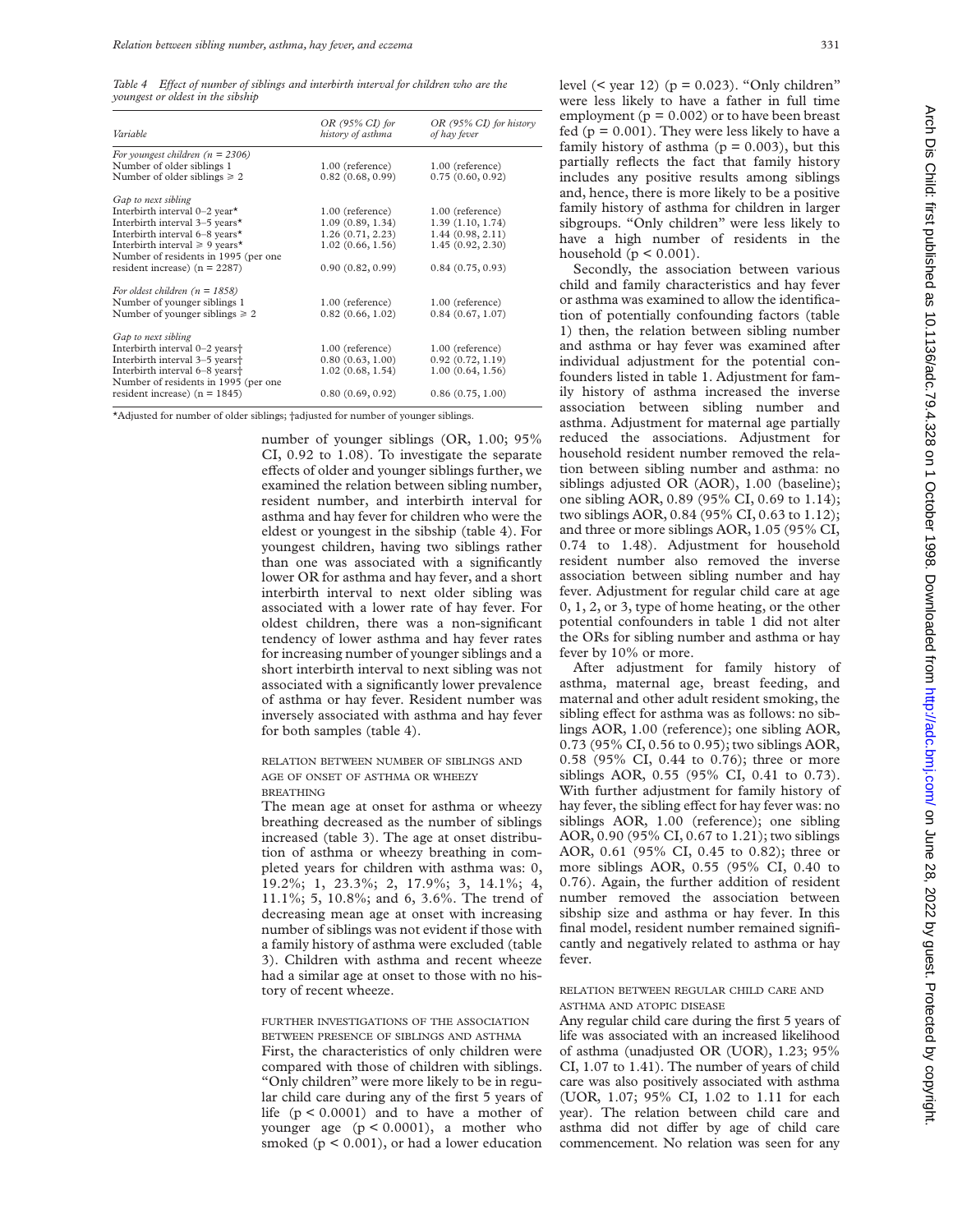regular child care or number of child care years and hay fever or eczema. Participation in regular child care in any individual year of the first 5 years of life was associated with an increased likelihood of asthma (table 1). After adjustment for all the variables listed in table 1, apart from the child care variables, children in regular child care during any year of the first 5 years of life were still significantly ( $p < 0.05$  in each case) more likely to have asthma, with ORs of 1.20 to 1.35. Adjustment for sibling number did not remove the positive association between regular child care at ages 0, 1, 2, 3, or 4 and asthma. Among children with no siblings  $(n = 244)$ , there was no significant relation between participating in regular child care at ages 0, 1, 2, or 3 and asthma. However, "only children" attending regular child care at age 4 were less likely to have current asthma (OR, 0.22; 95% CI, 0.05 to 0.95) or hay fever (OR, 0.12; 95% CI, 0.02 to 0.65) than "only children" who did not. Children who participated in regular child care during the first year of life were significantly more likely to have a history of frequent ear infections (more than two a year) (OR, 1.38; 95% CI, 1.13 to 1.69), but not bronchitis (OR, 1.19; 95% CI, 0.97 to 1.45), or pneumonia (OR, 1.19; 95% CI, 0.86 to 1.66).

## **Discussion**

In our study, a protective effect of increasing sibling number was found for asthma and hay fever, but not for eczema. Interestingly, although an overall dose response trend was found for the negative association between sibling number and asthma and hay fever, the dose response effect was not constant and no further protective effect was found for three or more siblings. The protective effect of increasing sibling number has now been documented across the spectrum of childhood atopic disease: hay fever, $3^{14}$  15 allergic sensitisation to common allergens,  $3^{4}$  14 15 eczema,  $16$  and asthma. <sup>5</sup> A recent cohort follow up of New Zealand children found no relation between number of siblings and asthma.<sup>17</sup>

In our study, "only children" were more likely to have other characteristics (for example, born to a mother who smokes) that were associated with increased asthma prevalence. However, after adjustment for these factors, the inverse association between large sibship size and asthma or hay fever remained, indicating that the sibling effect was independent of family history of asthma, maternal age, breast feeding, maternal smoking, and participation in child care. However, an increasing number of household residents was protective for asthma or hay fever and, after this was taken into account, there was no independent increase in risk of being an only child. This suggests the adverse effect of being an only child is not independent of the adverse effect of a low number of residents in the home at age 7. This might reflect the fact that sibling number is a determinant of household size and therefore closely related to it, so it is difficult to separate the effects.

For youngest children, the presence of two or more older siblings was associated with lower asthma and hay fever prevalence. A short birth interval to next older sibling was also associated with reduced hay fever rates, as reported recently by Strachan *et al* . <sup>14</sup> For oldest children, the presence of two or more siblings was associated with a lower odds of asthma and hay fever of borderline significance. Thus, the influence of older siblings appeared to be more important than that of younger siblings. However, the findings of a significant protective effect of increasing resident number in 1995 among the oldest child sample, and the finding that the magnitude of the OR reduction was similar for younger and older siblings for asthma, indicates that the protective effect of increasing sibling number might not be acting solely in the first few months after birth.

Exercise induced bronchial hyperresponsiveness was found more commonly in children classified as having current asthma by the parental questionnaire criteria in this study, as in our previous study.<sup>10</sup> However, "only children" were not found to have more exercise induced bronchial hyper responsiveness. This is not surprising, given that exercise induced bronchial hyper-responsiveness has a relatively low sensitivity and a high specificity for current asthma by questionnaire,<sup>10</sup> and that the magnitude of the OR between "only child" status and asthma is less than 2.

The prevalences of recent wheeze and asthma in this sample (22% and 27%, respectively) were lower than those reported in 1992<sup>18</sup> for children aged 8–10 in Belmont (28% and 38%, respectively) and Wagga Wagga (23% and 30%, respectively), even though the children sampled in the latter two New South Wales towns were older and the criterion of asthma diagnosed by a doctor was used, rather than parental report of "asthma ever", as in this study and the recent ISAAC studies. The difference in prevalence might be a result of chance, or different environmental influences. One exposure that might differ is mite allergen density. A recent study of the mite allergen density of infant bedroom floors  $(n = 72)$  in southern Tasmanian homes found the geometric mean density for the mite allergen, Der P1, was  $2.04 \mu g/g$ ,<sup>19</sup> which is considerably lower than the mite allergen density reported in a New South Wales study using similar methodology (geometric mean, 22.5  $\mu$ g/g).<sup>20</sup>

An earlier Australian study<sup>21</sup> found that asthma was more common among children in child care, but a more recent study<sup>22</sup> of school age children (aged 5 years) found that those who attended child care before school experienced half as many asthma episodes during the first winter terms. Increased likelihood of upper respiratory infection, $23$  thick nasal discharge, $21$  febrile illness, $24$  and otitis media have been reported for children attending regular child care before age 5. Here, regular child care during any of the first 5 years of life was associated with a higher risk of asthma, even after adjustment for the possible confounders listed in table 1. Given that children who participate in child care are at increased risk of infection, this observation is not consistent with the theory that viral and bacterial